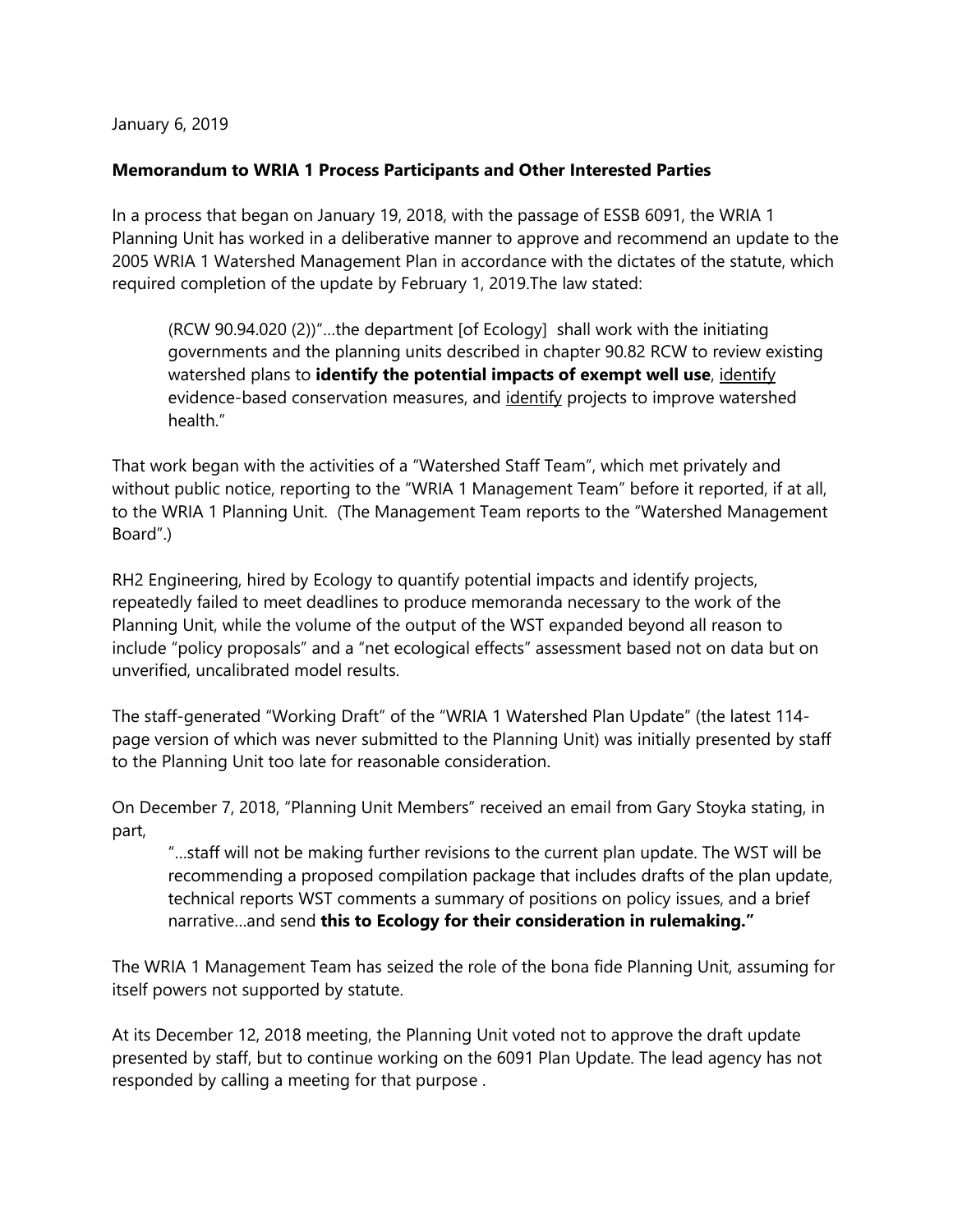The WRIA 1 Planning Unit, then is left to proceed on its own, without the support required by statute, in an effort to produce a properly-composed Update and to present it to the Whatcom County Council.

Our caucus proposes to continue working with other caucuses in the Planning Unit to produce the Update product. We have every intention of following the law in the public interest.

Remember: RCW 90.94.020 (4))(b) "At a minimum, the watershed plan must include those actions that the **planning units determine** to be necessary to offset potential impacts to instream flows associated with permit-exempt **domestic** water use."

And, RCW 90.82.020(6), "WRIA plan", or "plan" means the product of the **planning unit** including any rules adopted in conjunction with the product of the planning unit."

It is our position that:

- The WRIA 1 Watershed Management Board ('board'), the Management Team, and the Watershed Staff Team ('staff teams') possess no legal authority, separately or together, to engage in watershed planning, in the preparation of Watershed Management Plans or Updates, or to "manage" water resources in WRIA 1. [AGO 2009 No. 6](file:///H:/My%20Documents/Washington%20Attorney%20General%20Opinions/WA%20AGO%20Opinion%202009-6%20Appropriation-Exempt%20Wells%20(3).docx): "4. The Interlocal Cooperation Act is not an independent source of agency authority."
- The 'board', with or without 'staff teams', is not a legal entity under the Interlocal Cooperation Act.
- The 'board', with or without 'staff teams', is not an agency or sub-agency of government.
- The 'board', with or without 'staff teams', has no statutory basis: it cannot make policy, or approve plans, under state or local law including under the Whatcom County Charter.
- "Initiating governments" is not a legal entity. It is not an agency or sub-agency of government. The "initiating governments" participate only as members of the WRIA 1 Planning Unit in Watershed Management Plan development and approval.

The WRIA 1 Planning Unit retains its authority to complete the Watershed Management Plan Update, and we assert that there is sufficient time remaining to do so.

- We assert that the potential impact of domestic use cannot be greater than the consumptive use, and that domestic use is both beneficial and lawful.
- We further argue that the potential impact of the quantity of water consumed by permitexempt domestic groundwater wells in WRIA 1 is that potential impact which results from the quantity consumed by domestic, or so-called "indoor use" only: 15.4 gallons per day per household or 37 acre-feet per year for all of WRIA 1.

The basis for this position rests in the statutes:

RCW 90.94.020 (1), "Unless requirements are otherwise specified in the applicable rules adopted under this chapter or under chapter **[90.22](http://app.leg.wa.gov/RCW/default.aspx?cite=90.22)** or **[90.54](http://app.leg.wa.gov/RCW/default.aspx?cite=90.54)** RCW, potential impacts on a closed water body and potential impairment to an instream flow are authorized for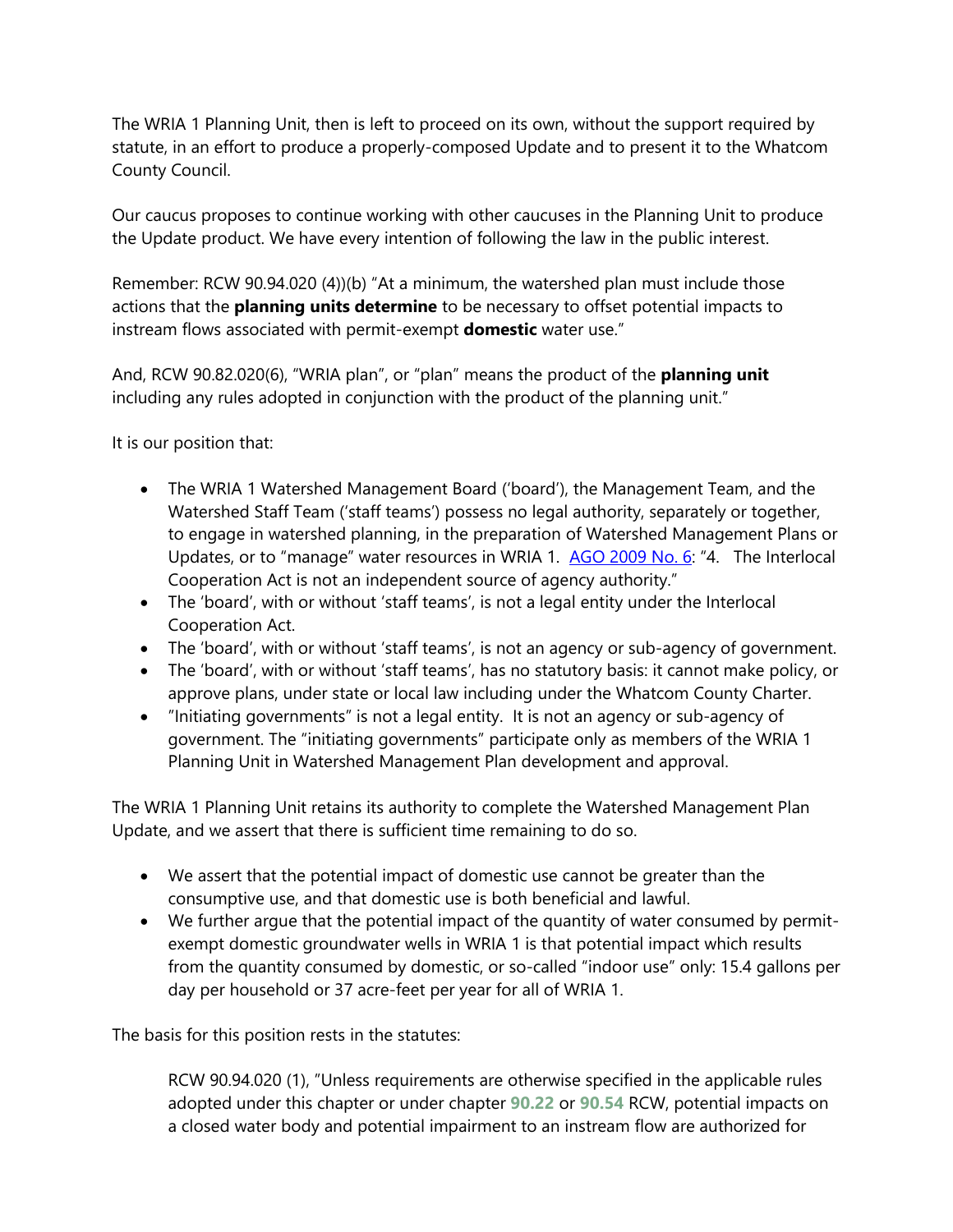new domestic groundwater withdrawals exempt from permitting under RCW **[90.44.050](http://app.leg.wa.gov/RCW/default.aspx?cite=90.44.050)** through compliance with the requirements established in this section.

And,

(8) "This section only applies to new domestic groundwater withdrawals exempt from permitting under RCW 90.44.050. "

## **RCW [90.44.050](http://app.leg.wa.gov/RCW/default.aspx?cite=90.44.050) - Permit to withdraw**.

"After June 6, 1945, no withdrawal of public groundwaters of the state shall be begun, nor shall any well or other works for such withdrawal be constructed, unless an application to appropriate such waters has been made to the department and a permit has been granted by it as herein provided: EXCEPT, HOWEVER, That any withdrawal of public groundwaters for stock-watering purposes, or for the watering of a lawn or of a noncommercial garden not exceeding one-half acre in area**, or for single or group domestic uses in an amount not exceeding five thousand gallons a day**, or as provided in RCW **[90.44.052](http://app.leg.wa.gov/RCW/default.aspx?cite=90.44.052)**, or for an industrial purpose in an amount not exceeding five thousand gallons a day, is and shall be exempt from the provisions of this section, but, to the extent that it is regularly used beneficially, shall be entitled to a right equal to that established by a permit issued under the provisions of this chapter."

Clearly, "domestic use" is distinct from "…watering of a lawn or a noncommercial garden not exceeding one-half acre in area."

Representative Vincent Buys, who participated in the drafting of ESSB 6091, states that the drafters' intent was specific, to differentiate the exempt "domestic" use from the exempt "watering" use. A plain reading of the statute supports his assertion.

Ecology, then, erred in its guidance in combining domestic, or indoor use, and watering, or outdoor, use. [\(AGO 2009 No. 6\)](file:///H:/My%20Documents/Washington%20Attorney%20General%20Opinions/WA%20AGO%20Opinion%202009-6%20Appropriation-Exempt%20Wells%20(3).docx):

"(Question) 1. Does RCW 90.44.050 restrict groundwater withdrawals without a permit for law and noncommercial gardening purposes to a subpart of the 5,000 gallon-per-day limit imposed up single or group domestic use, and thus also limit those domestic uses of the exemption to a remainder? (Brief Answer) 1. In response to your first question, the use for watering lawns and noncommercial gardens is not included within the 5,000 gallon-per-day limit for single or group domestic uses."

Correctly applied, the potential impact of DGWPE on streamflows is much smaller than that which RH2 Engineering's Technical memorandum 1 identified to be offset, 647.51 acre-feet per year.

RH2 Engineering Task 2 project list might be retained in its present form, whereby the large (combined) offset amounts would provide substantial net ecological benefit, delivering ecological effect in a quantifiable manner.